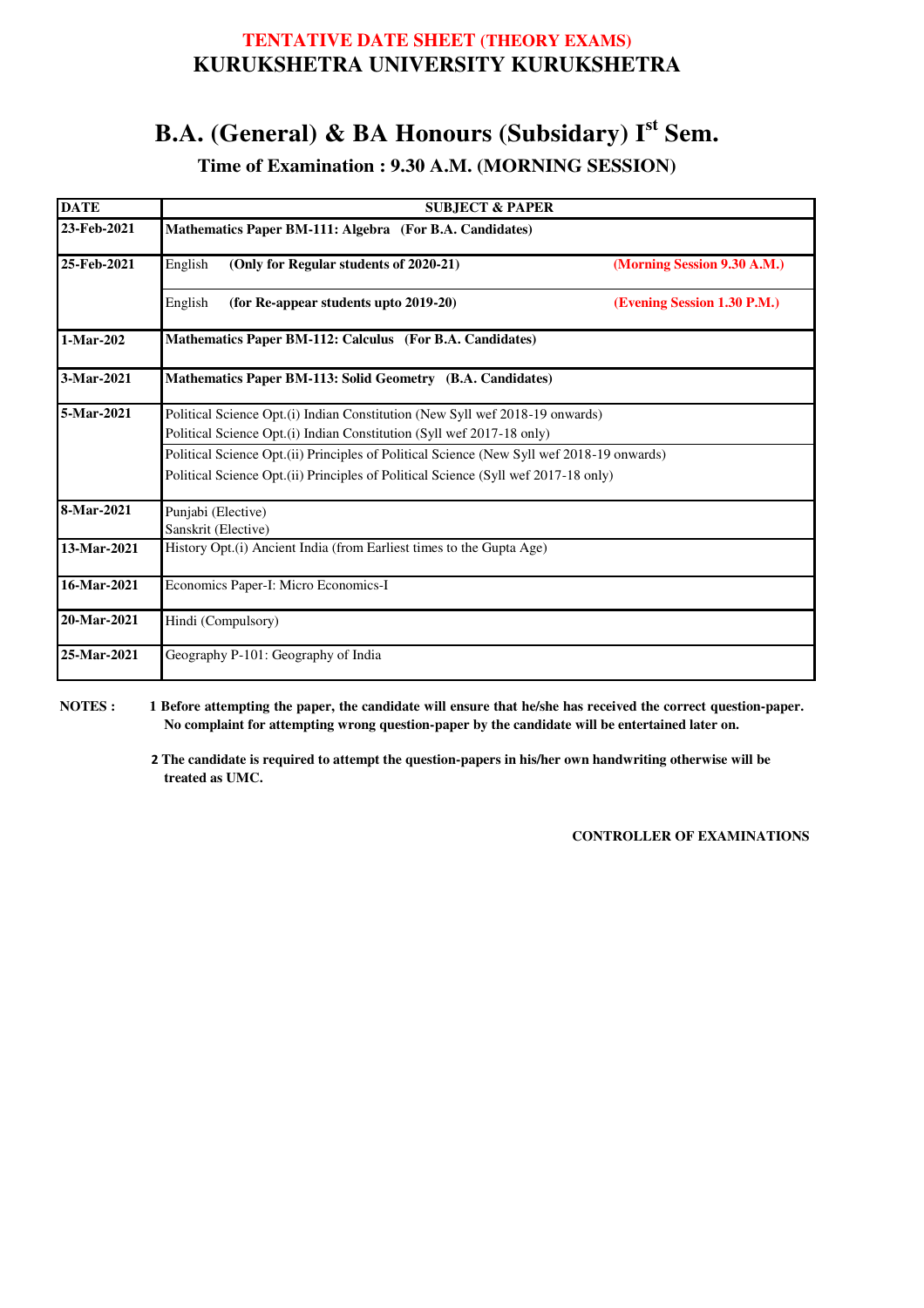## **B.Sc. and M.Sc (Forensics Science) Ist Sem. Time of Examination : 9.30 A.M. (MORNING SESSION)**

| <b>DATE</b> | <b>SUBJECT &amp; PAPER</b>                                                                 |
|-------------|--------------------------------------------------------------------------------------------|
| 23-Feb-2021 | Physics Paper-I: Classical Mechanics and Theory of Relativity                              |
|             | Zoology Paper-I: Life and Diversity from Protozoa to Purifies & Cell Biology-I             |
| 26-Feb-2021 | Physics Paper-II: Electricity, Magnetism and Electromagnetic Theory                        |
|             | Zoology Paper-II: Life & Diversity from Coelenterate to Helminthes & Cell Biology-II       |
| 3-Mar-2021  | English<br>(for B.Sc. Candidates)                                                          |
| 5-Mar-2021  | Electronics Equipment Maintenance Paper-I: Principles of Electronics-I                     |
|             | Electronics Paper-I: Electronics Devices & Circuits-I<br>(wef 2018-19 onwards)             |
|             | Electronics Paper-I: Electronics Devices & Circuits-I<br>(Old upto 2017-18)                |
| 8-Mar-2021  | Bio-Technology Paper-I: Introduction to Bio-technology                                     |
|             | Chemistry Paper-I: Inorganic Chemistry<br>(New wef 2014-15 onwards)                        |
|             | Computer Science Paper-I: Computer & Programming Fundamentals                              |
|             | Genetics Paper-I: Cell Biology-I                                                           |
| 10-Mar-2021 | Bio-Technology Paper-II: Bio-Chemistry-I                                                   |
|             | Chemistry Paper-II: Physical Chemistry<br>(New wef 2014-15 onwards)                        |
|             | Computer Science Paper-II: P.C. Software                                                   |
|             | Genetics Paper-II: Genetics-I                                                              |
| 13-Mar-2021 | Electronics Equipment Maintenance Paper-II: Electronics Devices, Components & Assemblies-I |
|             | Electronics Paper-II: Digital Electronics-I<br>(Old upto 2017-18)                          |
|             | Electronics Paper-II: Network Analysis<br>$(wef 2018-19)$ onwards)                         |
| 15-Mar-2021 | (New wef 2014-15 onwards)<br>Chemistry Paper-III: Organic Chemistry                        |
| 18-Mar-2021 | <b>Mathematics Paper BM-111: Algebra</b><br>(B.Sc. Candidates)                             |
| 22-Mar-2021 | Botany Paper-I: Diversity of Microbes                                                      |
|             | <b>Mathematics Paper BM-112: Calculus</b><br>(B.Sc. Candidates)                            |
| 27-Mar-2021 | Botany Paper-II: Cell Biology                                                              |
|             | Mathematics Paper BM-113: Solid Geometry (B.Sc. Candidates)                                |

**NOTES : 1 Before attempting the paper, the candidate will ensure that he/she has received the correct question-paper. No complaint for attempting wrong question-paper by the candidate will be entertained later on.** 

> **2 The candidate is required to attempt the question-papers in his/her own handwriting otherwise will be treated as UMC.**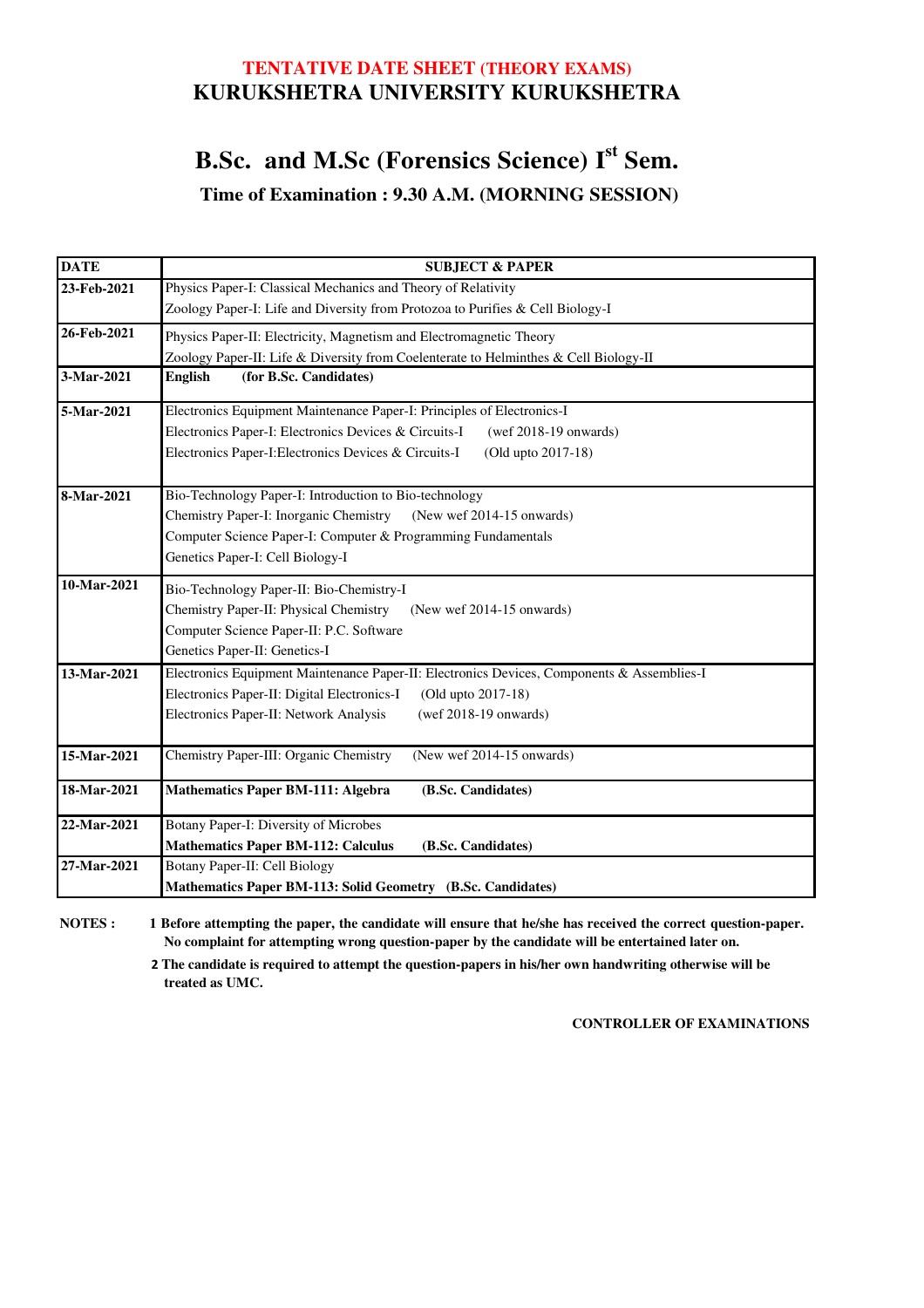# **B.A. (General) & BA Honours (Subsidary) IIIrd Sem.**

### **Time of Examination : 9.30 A.M. (MORNING SESSION)**

| <b>DATE</b> | <b>SUBJECT &amp; PAPER</b>                                                               |
|-------------|------------------------------------------------------------------------------------------|
| 22-Feb-2021 | Political Science Paper-I: Opt.(i) Western Political Thinkers-I<br>(New 2018-19 onwards) |
|             | Political Science Paper-I: Opt.(i) Western Political Thinkers-I<br>(Syll 2017-18 only)   |
|             | Political Science Paper-I: Opt.(ii) Indian Political Thinkers<br>(New 2018-19 onwards)   |
|             | Political Science Paper-I: Opt.(ii) Indian Political Thinkers<br>(Syll 2017-18 only)     |
| 24-Feb-2021 | Punjabi (Elective)                                                                       |
|             | Sanskrit (Elective)                                                                      |
| 2-Mar-2021  | English                                                                                  |
| 6-Mar-2021  | <b>Mathematics Paper BM-231: Advanced Calculus</b><br>(For B.A. Candidates)              |
| 9-Mar-2021  | Hindi (Compulsory)<br>(B.A. Candidates)                                                  |
| 12-Mar-2021 | <b>Mathematics Paper BM-232: Partial Differential Equations</b><br>(For B.A. Candidates) |
| 15-Mar-2021 | <b>Mathematics Paper BM-233: Statics</b><br>(For BA Candidates)                          |
| 17-Mar-2021 | History Opt.(i) Political History of India (1526-1857AD)<br>(New wef 2017-18 onwards)    |
|             | History Opt.(i) Political History of India (1526-1857AD)<br>(Old upto 2016-17)           |
| 24-Mar-2021 | Economics Paper-II: Macro Economics-I<br>(New 2017-18 onwards)                           |
| 24-Mar-2021 | Economics Paper-II: Macro Economics-I<br>(Old upto 2016-17)                              |
| 26-Mar-2021 | Geography Paper-201: Physical Geography-II<br>(New wef 2016-17 onwards)                  |

**NOTES : 1 Before attempting the paper, the candidate will ensure that he/she has received the correct question-paper. No complaint for attempting wrong question-paper by the candidate will be entertained later on.** 

> **2 The candidate is required to attempt the question-papers in his/her own handwriting otherwise will be treated as UMC.**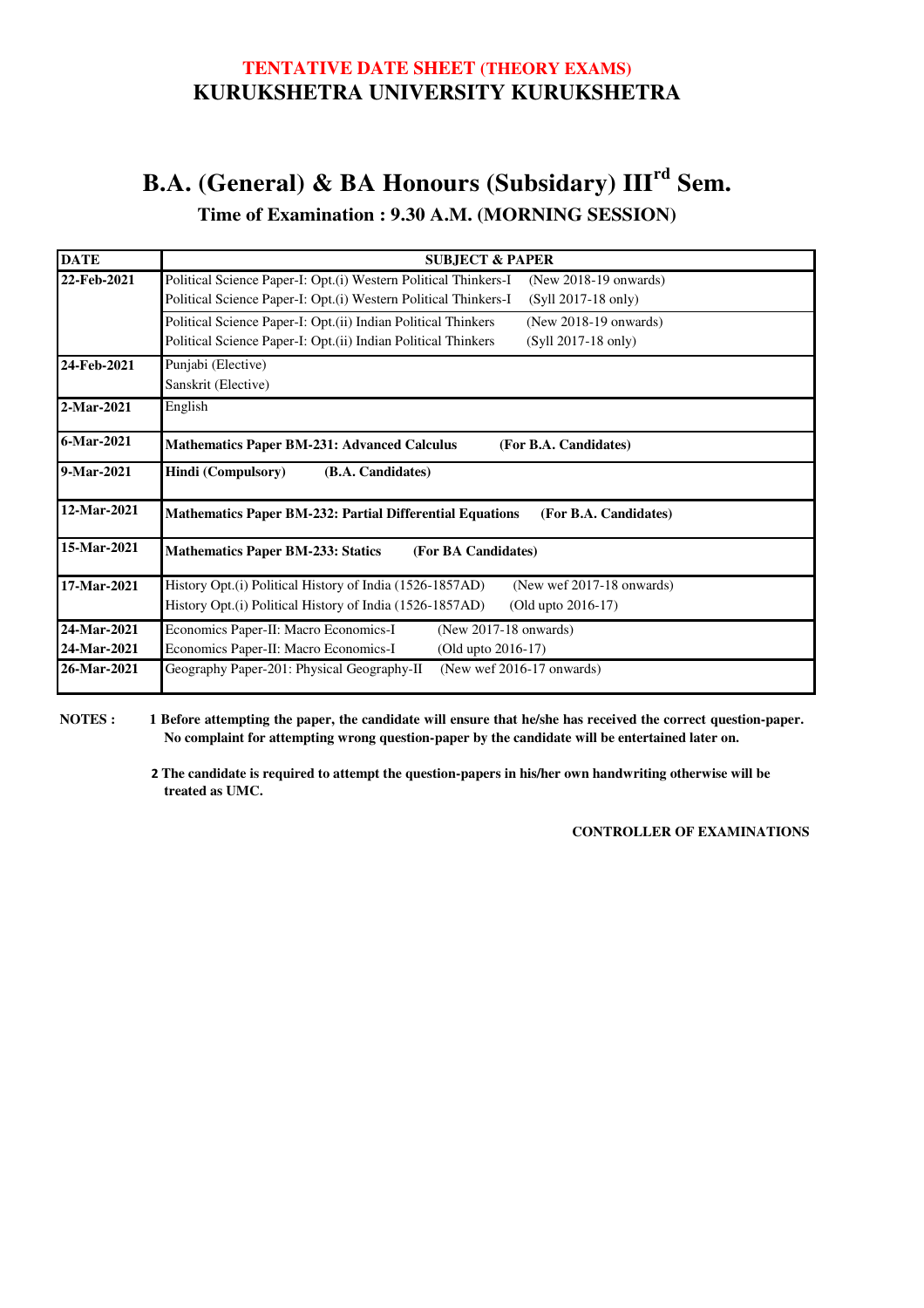## **B.Sc. and M.Sc (Forensics Science) IIIrd Sem**

**Time of Examination : 9.30 A.M. (MORNING SESSION)** 

| <b>DATE</b> | <b>SUBJECT &amp; PAPER</b>                                                                                                                                                                                |
|-------------|-----------------------------------------------------------------------------------------------------------------------------------------------------------------------------------------------------------|
| 22-Feb-2021 | Electronics Paper-I: Opamp & Linear Integrated Circuits-I<br>(wef $2019-20$ onwards)<br>Electronics Paper-I: Opamp & Linear Integrated Circuits-I<br>(Old upto 2018-19)                                   |
| 24-Feb-2021 | Chemistry Paper-VIII:CH-201: Inorganic Chemistry<br>Genetics Paper-V: Molecular Genetics-I<br>Computer Science Paper-I: Data Structures<br>Bio-technology Paper-VI: Immunology                            |
| 1-Mar-2021  | Chemistry Paper-IX: CH-202: Physical Chemistry                                                                                                                                                            |
| 2-Mar-2021  | Electronics Paper-II: Digital Electronics-I<br>$(wef 2019-20)$ onwards)<br>Electronics Paper-II: Digital Electronics-I<br>(Old upto 2018-19)                                                              |
| 4-Mar-2021  | Chemistry Paper-X: CH-203: Organic Chemistry<br>Genetics Paper-VI: Population Genetics and Biometrics-I<br>Computer Science Paper-II: Software Engineering<br>Bio-technology Paper-VII: Molecular Biology |
| 6-Mar-2021  | <b>Hindi</b> (Compulsory)<br>for B.Sc. Candidates                                                                                                                                                         |
|             | <b>Sanskrit (Compulsory)</b><br>for B.Sc. Candidates                                                                                                                                                      |
| 12-Mar-2021 | Mathematics Paper BM-231: Advanced Calculus<br>(For B.Sc Candidates)<br>Botany Paper-I: Biology and Diversity of Seed Plants-I                                                                            |
| 16-Mar-2021 | <b>Mathematics Paper BM-232: Partial Differential Equations</b><br>(For B.Sc Candidates)<br>Botany Paper-II: Plant Anatomy                                                                                |
| 19-Mar-2021 | <b>Mathematics Paper BM-233: Statics</b><br>(For B.Sc Candidates)                                                                                                                                         |
| 24-Mar-2021 | Physics Paper-V: Computer Programming and Thermodynamics<br>Zoology Paper-I: Life and Diversity of Chordates-I                                                                                            |
| 30-Mar-2021 | Physics Paper-VI: Wave and Optics-I<br>Zoology Paper-II: Mammalian Physiology-I                                                                                                                           |

**NOTES : 1 Before attempting the paper, the candidate will ensure that he/she has received the correct question-paper. No complaint for attempting wrong question-paper by the candidate will be entertained later on.** 

> **2 The candidate is required to attempt the question-papers in his/her own handwriting otherwise will be treated as UMC.**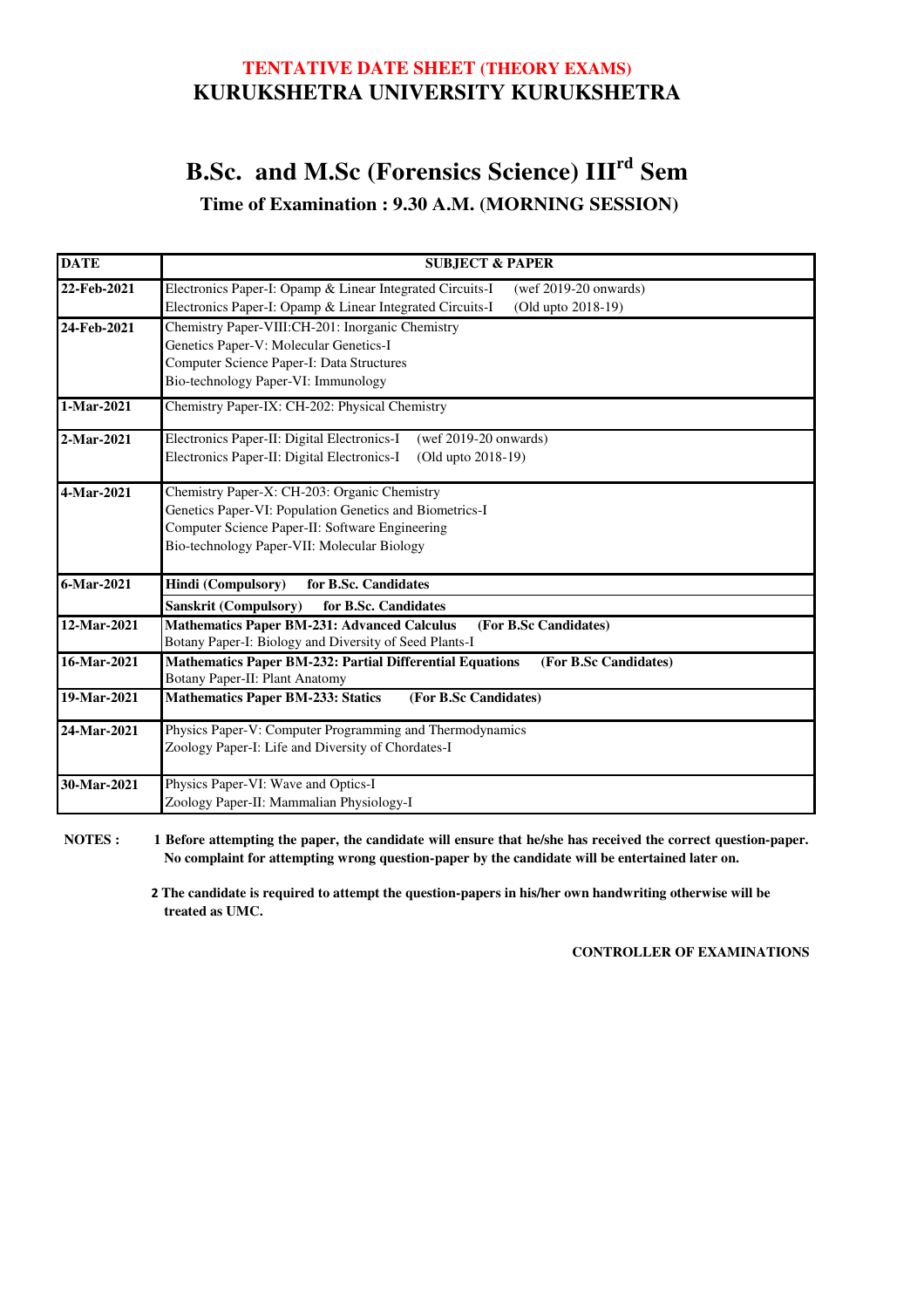# **B.A. (General) & BA Honours (Subsidary) Vth Sem.**

**Time of Examination : 1.30 P.M. (EVENING SESSION)** 

| <b>DATE</b> | <b>SUBJECT &amp; PAPER</b>                                                                                                                                                                                                                                                                                                                                   |
|-------------|--------------------------------------------------------------------------------------------------------------------------------------------------------------------------------------------------------------------------------------------------------------------------------------------------------------------------------------------------------------|
| 22-Feb-2021 | Geography Paper-301: Economics Geography                                                                                                                                                                                                                                                                                                                     |
| 23-Feb-2021 | English                                                                                                                                                                                                                                                                                                                                                      |
| 26-Feb-2021 | Political Science Opt.(i) Comparative Politics (Theory)<br>$($ wef 2018-19 onwards $)$<br>Political Science Opt.(i) Comparative Politics (Theory)<br>(Syll 2017-18 only)<br>Political Science Opt.(ii) International Relations (Theory)<br>$($ wef 2018-19 onwards $)$<br>Political Science Opt.(ii) International Relations (Theory)<br>(Syll 2017-18 only) |
| 1-Mar-2021  | $($ wef 2018-19 onwards $)$<br>Economics Opt.(i): Indian Economy<br>Economics Opt.(ii): International Economics (wef 2018-19 onwards)<br>Economics Opt.(iii): Economics of Development-I<br>(wef $2018-19$ onwards)<br>Economics: Issues in Development Planning with refernece to India<br>(Old upto 2017-18)                                               |
| 3-Mar-2021  | Hindi (Compulsory)                                                                                                                                                                                                                                                                                                                                           |
| 5-Mar-2021  | History Opt.(ii) Rise of Modern World<br>(New wef 2019-20 onwards)<br>(Old upto 2018-19)<br>History Opt.(ii) Rise of Modern World                                                                                                                                                                                                                            |
| 20-Mar-2021 | Punjabi (Elective)<br>Sanskrit (Elective                                                                                                                                                                                                                                                                                                                     |
| 24-Mar-2021 | <b>Mathematics Paper BM-351: Real Analysis</b><br>(For B.A. Candidates)                                                                                                                                                                                                                                                                                      |
| 27-Mar-2021 | <b>Mathematics Paper BM-352: Groups of Rings</b><br>(For B.A. Candidates)                                                                                                                                                                                                                                                                                    |
| 30-Mar-2021 | <b>Mathematics Paper-353: Numerical Analysis</b><br>(For B.A. Candidates)                                                                                                                                                                                                                                                                                    |

**NOTES : 1 Before attempting the paper, the candidate will ensure that he/she has received the correct question-paper. No complaint for attempting wrong question-paper by the candidate will be entertained later on.** 

> **2 The candidate is required to attempt the question-papers in his/her own handwriting otherwise will be treated as UMC.**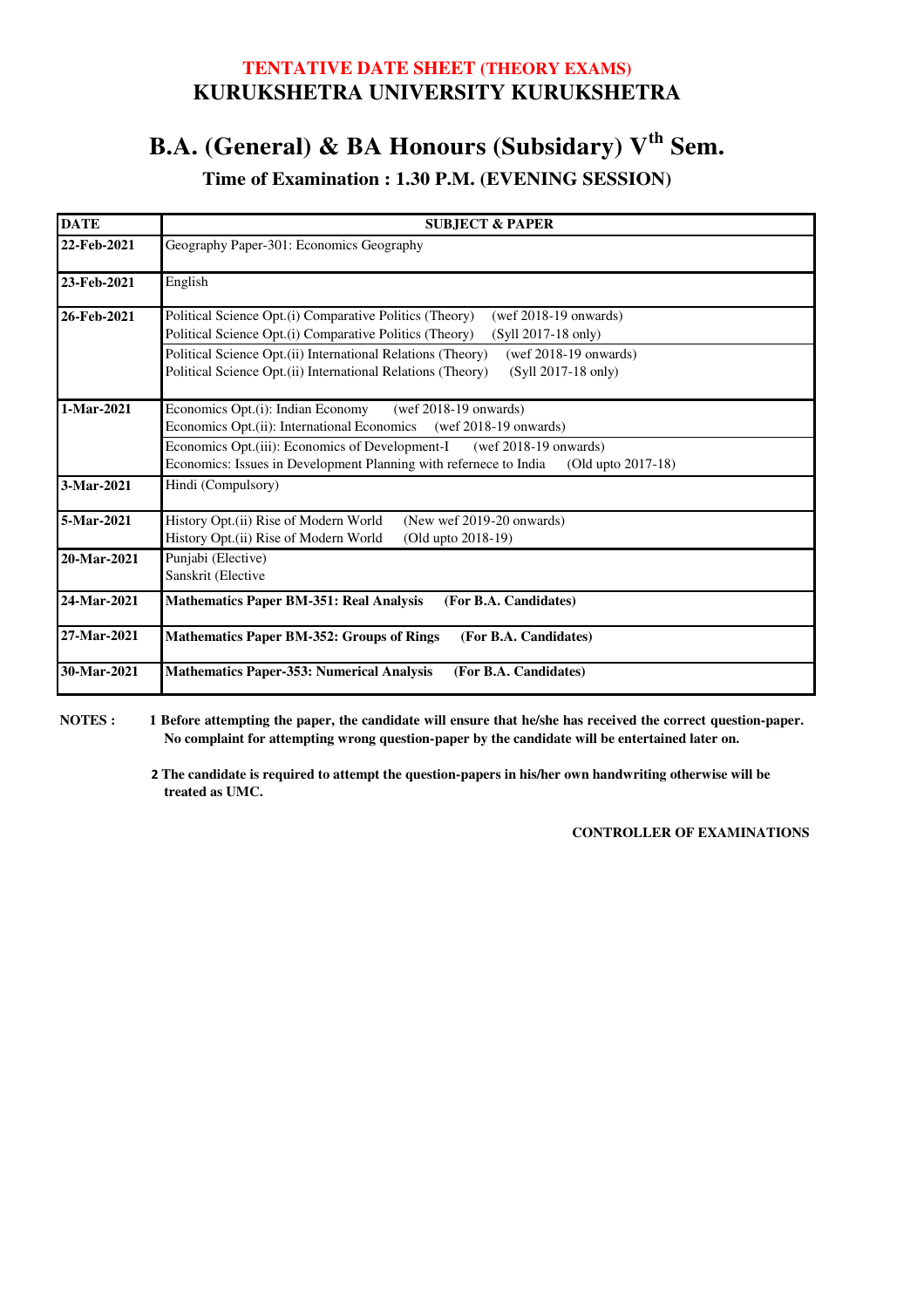### **B.Sc. and M.Sc (Forensics Science) Vth Sem. Time of Examination : 1.30 P.M. (EVENING SESSION)**

| <b>DATE</b> | <b>SUBJECT &amp; PAPER</b>                                                                                                                                                                                          |
|-------------|---------------------------------------------------------------------------------------------------------------------------------------------------------------------------------------------------------------------|
| 22-Feb-2021 | Electronics Paper-I, Microprocessor Architecture and Programming-I                                                                                                                                                  |
| 25-Feb-2021 | Electronics Paper-II, Electronic Communication                                                                                                                                                                      |
| 2-Mar-2021  | <b>Mathematics Paper BM-351: Real Analysis</b><br>(For B.Sc. Candidates)<br>Botany Paper-I: Plant Physiology                                                                                                        |
| 5-Mar-2021  | <b>Mathematics Paper BM-352: Group of Rings</b><br>(For B.Sc Candidates)                                                                                                                                            |
| 9-Mar-2021  | <b>Mathematics Paper-353: Numerical Analysis</b><br>(For B.Sc Candidates)<br>Botany Paper-II: Ecology                                                                                                               |
| 13-Mar-2021 | Physics Paper-IX: Quantum & Laser Physics<br>(New wef 2013-14 onwards)<br>Zoology Paper-I: Environmental Biology                                                                                                    |
| 17-Mar-2021 | Physics Paper-X: Nuclear Physics<br>(New wef 2013-14 onwards)<br>Zoology Paper-II: Evoluation & Developmental Biology                                                                                               |
| 20-Mar-2021 | Chemistry Paper-XV: CH-301: Inorganic Chemistry<br>Genetics Paper-IX: Genetics & Crop Improvement-I<br>Computer Science Paper-I: Fundamentals of Data Base Systems<br>Bio-technology Paper-XI: Animal Biotechnology |
| 25-Mar-2021 | Chemistry Paper-XVI: CH-302: Physical Chemistry<br>Genetics Paper-X: Genetics & Animal Improvement-I<br>Computer Science Paper-II: Web Designing<br>Bio-technology Paper-XII: Plant Biotechnology                   |
| 27-Mar-2021 | Chemistry Paper-XVII: CH-303: Organic Chemistry                                                                                                                                                                     |

**NOTES : 1 Before attempting the paper, the candidate will ensure that he/she has received the correct question-paper. No complaint for attempting wrong question-paper by the candidate will be entertained later on.** 

> **2 The candidate is required to attempt the question-papers in his/her own handwriting otherwise will be treated as UMC.**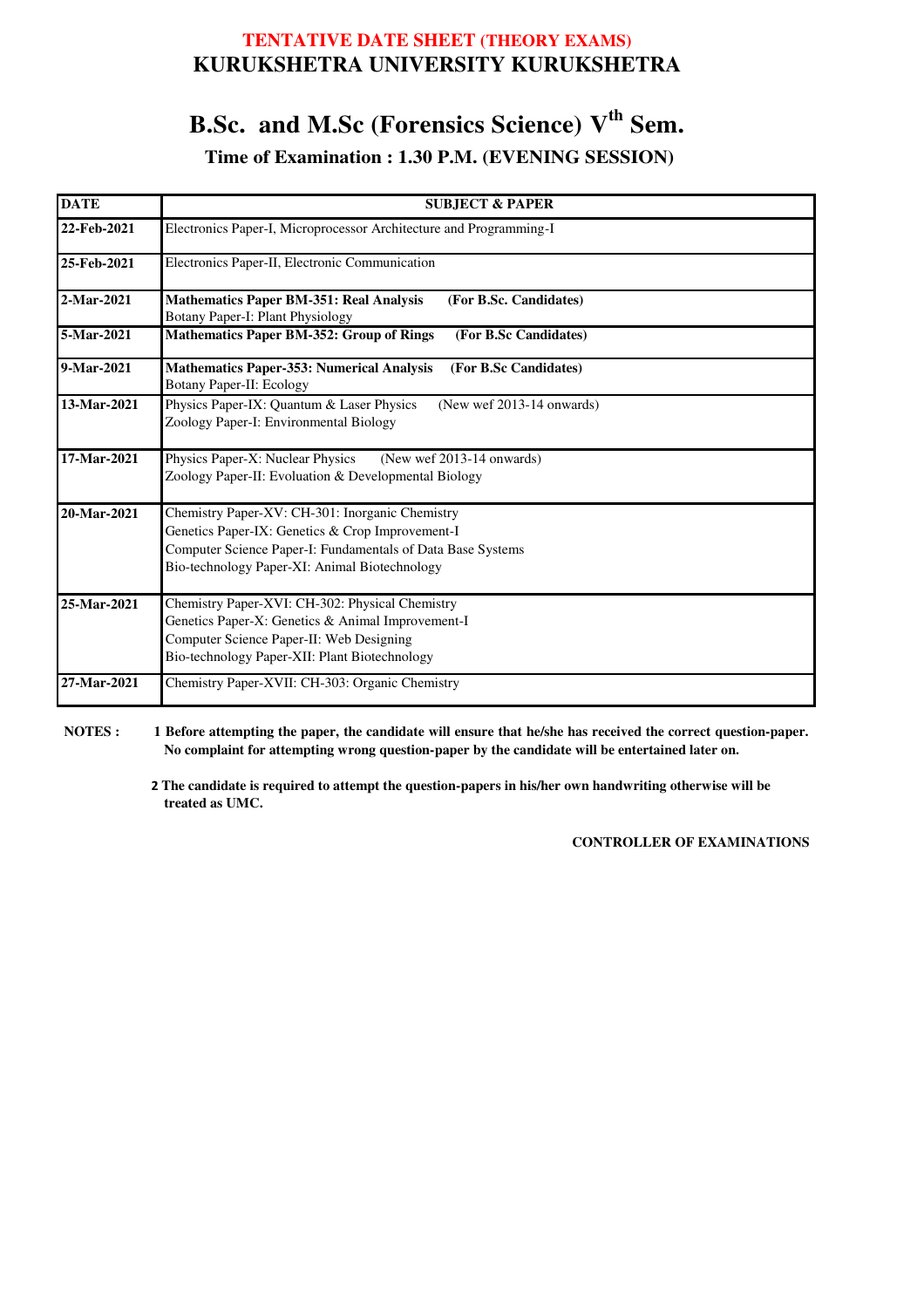## **B.Com Ist Sem.**

#### **Time of Examination: 1.30 P.M. (EVENING SESSION)**

| <b>DATE</b> | <b>SUBJECT &amp; PAPER</b>                                             |
|-------------|------------------------------------------------------------------------|
| 23-Feb-2021 | TPP-BC-105: Indian Tax System<br>(New wef $2017-18$ onwards)           |
| 1-Mar-2021  | BC-101: Financial Accounting-I<br>(New wef 2017-18 onwards)            |
| 3-Mar-2021  | TPP-BC-106: Income Tax Law-I<br>(New wef 2017-18 onwards)              |
| 8-Mar-2021  | BC-102: Micro Economics<br>(New wef 2017-18 onwards)                   |
| 15-Mar-2021 | BC-103: Principles of Business Management<br>(New wef 2017-18 onwards) |
| 19-Mar-2021 | BC-104: Computer Application in Business<br>(New wef 2017-18 onwards)  |
| 25-Mar-2021 | BC-105: Business Mathematics-I<br>(New wef $2017-18$ onwards)          |
| 30-Mar-2021 | BC-106: Business Communication<br>(New wef 2017-18 onwards)            |

## **B.Com IIIrd Sem.**

### **Time of Examination: 1.30 P.M. (EVENING SESSION)**

| <b>DATE</b> | <b>SUBJECT &amp; PAPER</b>                                             |
|-------------|------------------------------------------------------------------------|
| 26-Feb-2021 | Paper BC-301: Corporate Accounting-I<br>$($ wef 2018-19 onwards $)$    |
| 2-Mar-2021  | Paper BC-306 (iii): Networking and Web Designing (wef 2018-19 onwards) |
| 6-Mar-2021  | Paper BC-302: Business Statistics (wef 2018-19 onwards)                |
| 9-Mar-2021  | Paper BC-306 (ii): Foreign Trade of India (wef 2018-19 onwards)        |
| 12-Mar-2021 | Paper BC-303: Business Laws-I (wef 2018-19 onwards)                    |
| 18-Mar-2021 | Paper BC-304: Company Laws-I (wef 2018-19 onwards)                     |
| 24-Mar-2021 | Paper BC-305: Indian Financial System (wef 2018-19 onwards)            |
|             | TPP Paper BC-305 : Income Tax Law-III (wef 2018-19 onwards)            |
| 27-Mar-2021 | Paper BC-306 (i): Rural Marketing (wef 2018-19 onwards)                |
|             | TPP Paper BC-306 : Goods and Services Tax-II (wef 2017-18 onwards)     |

### **B.Com Vth Sem. Time of Examination: 1.30 P.M. (EVENING SESSION)**

| <b>DATE</b> | <b>SUBJECT &amp; PAPER</b>                                                  |
|-------------|-----------------------------------------------------------------------------|
|             | BC 506 (iii) Fundamentals of Stock Market<br>(wet $2019-20$ onwards)        |
| 22-Feb-2021 | TPP Paper BC-505 : Custom Procedure & Practice-I<br>(wef $2019-20$ onwards) |
| 24-Feb-2021 | BC 501 Cost Accounting (wef 2019-20 onwards)                                |
| 4-Mar-2021  | BC 502 Financial Management<br>(wef $2019-20$ onwards)                      |
| 10-Mar-2021 | BC 503 Goods and Service Tax<br>(wef $2019-20$ onwards)                     |
| 13-Mar-2021 | BC 506 (ii) Indian Economy<br>(wef $2019-20$ onwards)                       |
| 16-Mar-2021 | BC 504 Income Tax-I (wef 2019-20 onwards)                                   |
| 22-Mar-2021 | BC 505 Auditing (wef 2019-20 onwards)                                       |
| 26-Mar-2021 | BC 506 (i) Supply Chain Management (wef 2019-20 onwards)                    |
|             | TPP Paper BC-506 : Corporate Taxation-II (wef 2019-20 onwards)              |

**NOTES : 1 Before attempting the paper, the candidate will ensure that he/she has received the correct question-paper. No complaint for attempting wrong question-paper by the candidate will be entertained later on.** 

> **2 The candidate is required to attempt the question-papers in his/her own handwriting otherwise will be treated as UMC.**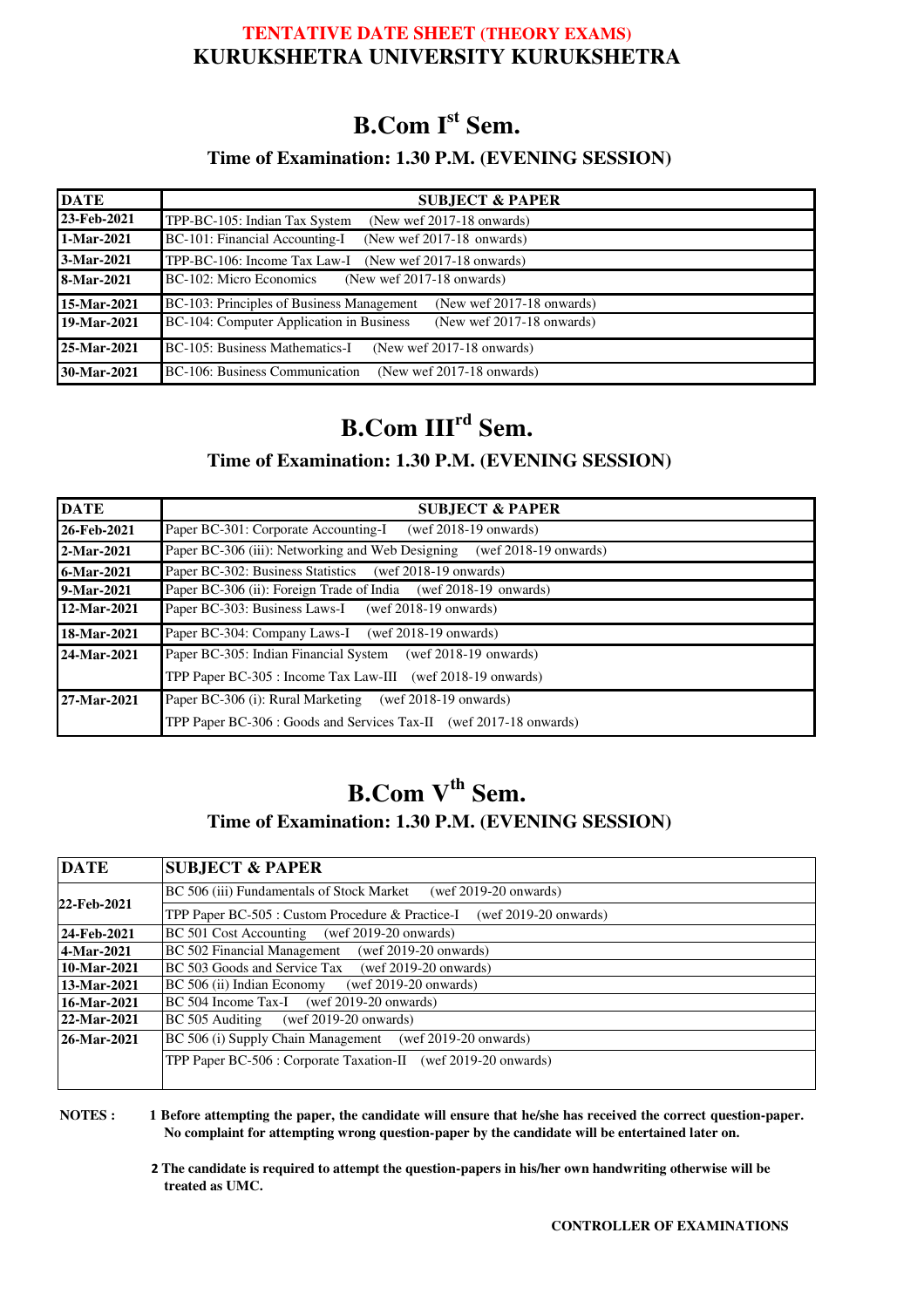### **B.A. (HONOURS) - I st Sem. (MAIN PAPERS)**

#### **Time of Examination: 1.30 P.M. (EVENING SESSION)**

| <b>DATE</b> | <b>SUBJECT &amp; PAPER</b>                                  |
|-------------|-------------------------------------------------------------|
|             | English Paper-I : Literature in English from 1550-1660      |
| 24-Feb-2021 | Economics P-101: Micro Economics-I                          |
|             | Political Science Paper-1: Indian Constitution              |
| 2-Mar-2021  | English Paper-II: Literature in English from 1550-1660      |
|             | Economics P-102: Macro Economics-I                          |
|             | Political Science Paper-II: Principles of Political Science |

### **B.A. (HONOURS) - IIIrd Sem. (MAIN PAPERS)**

#### **Time of Examination: 1.30 P.M. (EVENING SESSION)**

| <b>DATE</b> | <b>SUBJECT &amp; PAPER</b>                                |
|-------------|-----------------------------------------------------------|
|             | English Paper-V: Literature in English (1750-1830)        |
| 10-Mar-2021 | Economics Paper-305: Money & Banking                      |
|             | Political Science Paper-I: Western Political Thinkers-I   |
| 18-Mar-2021 | English Paper-VI: Literature in English (1750-1830)       |
|             | Economics Paper-306: Issues in Indian Economy             |
|             | Political Science Paper-II: Indian Political Thinkers-I   |
| 22-Mar-2021 | English Paper-VII: Grammar and Contemporary English Usage |
|             | Economics Paper-307: Development Economics & Planning     |
|             | Political Science Paper-III: India's Foreign Policy       |

### **B.A. (HONOURS) - V th SEMESTER (MAIN PAPERS) Time of Examination: 1.30 P.M. (EVENING SESSION)**

| <b>DATE</b> | <b>SUBJECT &amp; PAPER</b>                                   |
|-------------|--------------------------------------------------------------|
|             | English Paper-XI : Modern British Literature-I               |
| 4-Mar-2021  | Economics Paper-511: History of Economics Thought            |
|             | Political Science Paper-I: Comparative Politics (Theory)     |
| 9-Mar-2021  | English Paper-XIII: Modern World Literature-I                |
|             | Economics Paper-513: Environment Economy and Policy          |
|             | Political Science Paper-III: Public Administration-I         |
| 12-Mar-2021 | English Paper-XII: Indian Writing in English-I               |
|             | Economics Paper-512: International Economics-I               |
|             | Political Science Paper-II: International Relations (Theory) |

#### **NOTES : 1 The question-papers of Mathematics Paper-BM-351, BM-352 & BM-353 are common with B.A. (General) 5th Semester.**

- **2 Before attempting the paper, the candidate will ensure that he/she has received the correct question-paper. No complaint for attempting wrong question-paper by the candidate will be entertained later on.**
- **3 The candidate is required to attempt the question-papers in his/her own handwriting otherwise will be treated as UMC.**